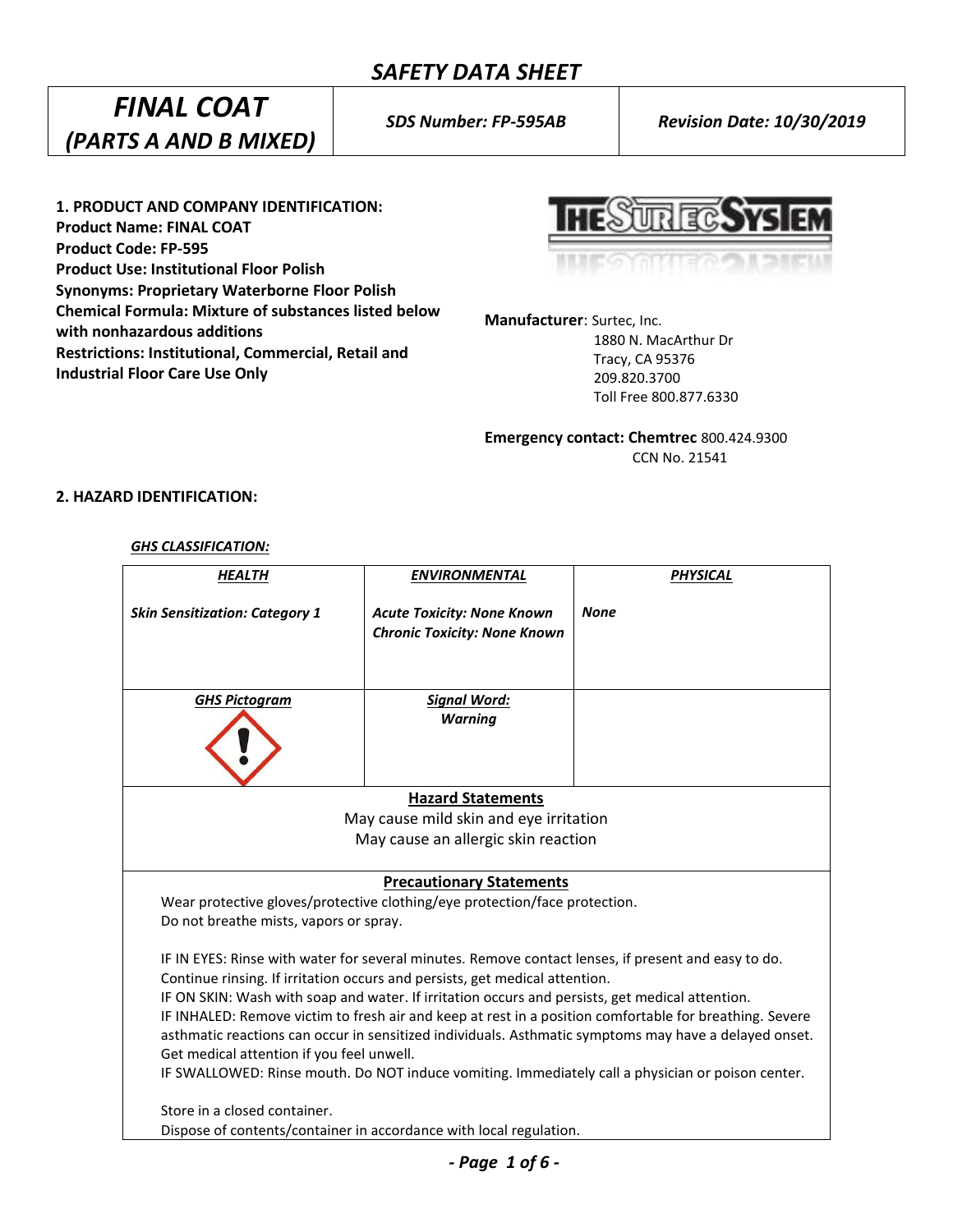## *SAFETY DATA SHEET*

## *FINAL COAT (PARTS A AND B MIXED)*

## **3. COMPOSITION/INFORMATION ON INGREDIENTS:**

| <b>INGREDIENT</b>                                                 | CAS NO.             | <b>PERCENT</b> | <b>HAZARDOUS</b> |
|-------------------------------------------------------------------|---------------------|----------------|------------------|
| ALIPHATIC POLYISOCYANATE BASED ON                                 | <b>TRADE SECRET</b> | $3 - 5%$       | <b>YES</b>       |
| HEXAMETHYLENE DIISOCYANATE                                        |                     |                |                  |
| DIPROPYLENE GLYCOL MONOMETHYL ETHER                               | 34590-94-8          | $0.1 - 0.5%$   | <b>YES</b>       |
| <b>TRIETHANOLAMINE</b>                                            | 121-44-8            | $0.1 - 0.5\%$  | <b>YES</b>       |
| HEXAMETHYLENE-1,6-DIISOCYANATE                                    | 822-06-0            | $< 0.1\%$      | <b>YES</b>       |
| DIPROPYLENE GLYCOL METHYL ETHER ACETATE                           | 88917-22-0          | $0.1 - 1\%$    | <b>YES</b>       |
|                                                                   |                     |                |                  |
| Exact Percentages are being withheld as trade secret information. |                     |                |                  |

#### **4. FIRST-AID MEASURES:**

*Eye Contact:* Rinse with water for 15 minutes. Remove contact lenses, if present and easy to do.

Continue rinsing. If irritation occurs and persists, get medical attention.

*Skin Contact:* Wash with soap and water. If irritation occurs and persists, get medical attention.

*Inhalation:* Remove victim to fresh air and keep at rest in a position comfortable for breathing. Severe asthmatic reactions can occur in sensitized individuals. Asthmatic symptoms may have a delayed onset. Get medical attention if you feel unwell. *Ingestion:* Rinse mouth. Do NOT induce vomiting. Get medical attention if you feel unwell.

## **5. FIRE-FIGHTING MEASURES:**

*Fire Extinguishing media:* Use water spray dry chemical, carbon dioxide or regular foam. Move containers away from fire area if can be done without risk.

#### *Hazards during fire-fighting:*

Containers may rupture when exposed to extreme heat. Isocyanate and diisocyanate vapors, and other toxic gases may be generated by thermal decomposition.

#### *Protective equipment for fire-fighting:*

Wear NFPA-approved self-contained breathing apparatus, helmet, hood, boots and gloves.

## **6. ACCIDENTAL RELEASE MEASURES:**

#### *Personal precautions:*

Use recommended personal protective clothing and equipment. To prevent slipping, do not walk through spilled material.

#### *Environmental precautions:*

Follow all Federal, State and Local regulations when storing and disposing of substances. Do not allow material to run off of work area, and material should be absorbed, collected and disposed of in accordance with regulations. Keep product from entering storm drains. Consult local and federal guidelines for proper disposal of these materials.

## *Cleanup:*

*- For small amounts of released material:* Mop or vacuum up then transfer to suitable container for disposal. - *For large amounts of released material:* Dike around spilled material with absorbent to contain. Spilled material may be mopped or vacuumed up, then transferred to plastic containers for disposal.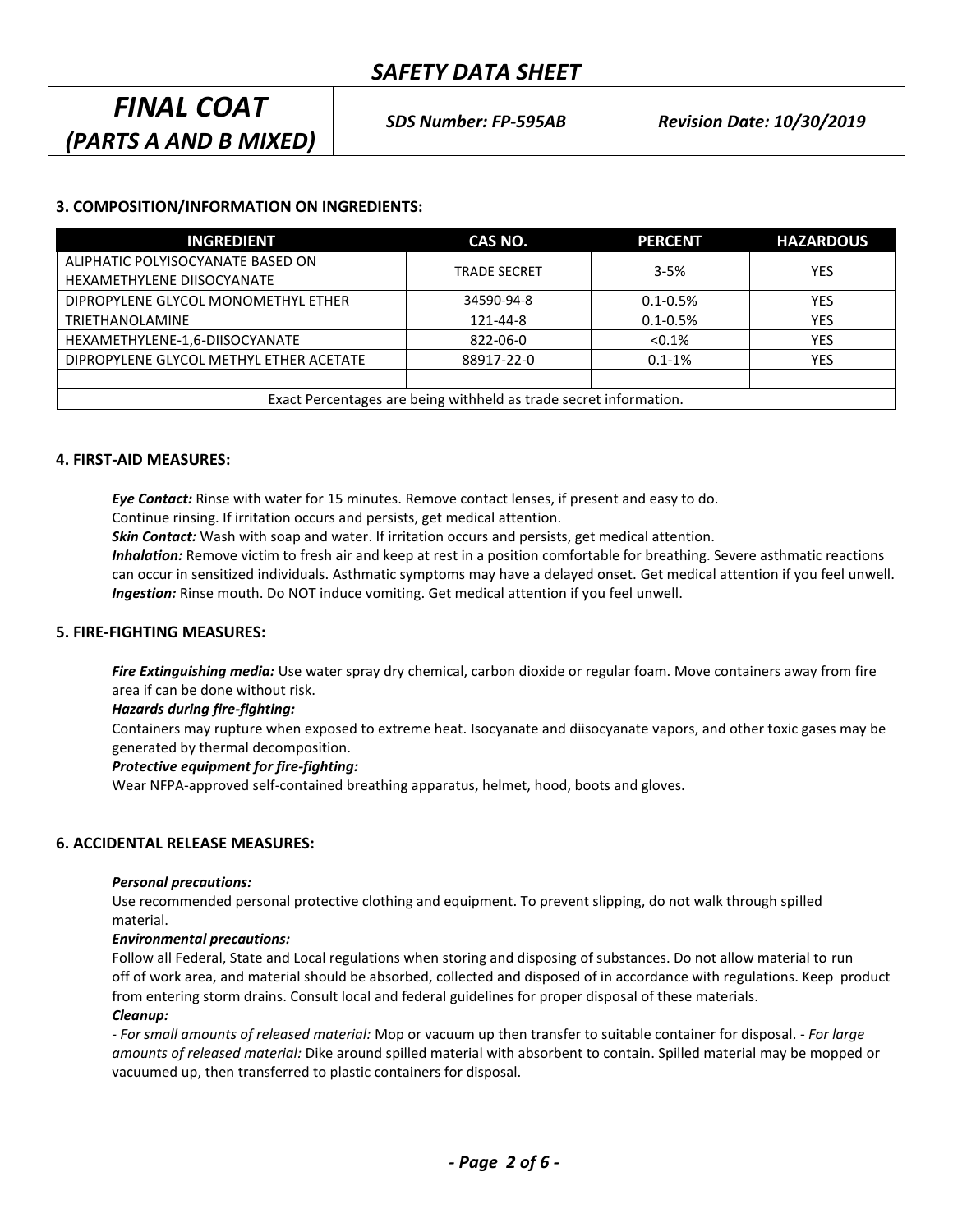*FINAL COAT (PARTS A AND B MIXED)* 

## **7. HANDLING and STORAGE:**

#### *Handling:*

**General advice -** No specific measures are necessary provided product and recommended protective clothing/equipment are used correctly. Do not mix with other chemicals. This is a commercial product, not intended for home use. Keep out of reach of children.

#### *Storage:*

**General advice -** Protect against physical damage. Store unmixed product in tightly closed containers in a cool, well ventilated area. Do not allow product to freeze. When mixed, this product has a useable work time (pot life) of 8 hours. Do not attempt to store mixed material. Dispose of unused material according to local regulations.

*Shelf Life:*

12 months

#### **8. EXPOSURE CONTROLS and PERSONAL PROTECTION:**

#### *Advice on system design:*

Provide local exhaust ventilation to control vapors for published exposure limits.

#### *Personal protective equipment (HMIS rating 'B'):*

**Eye protection**: Wear safety glasses with side shields or safety goggles to prevent exposure or full-face shield if splash hazard exists.

**Skin protection**: Chemical-resistant gloves. Wear appropriate protective clothing to prevent possible skin contact.

**Respiratory protection**: Product is not intended for airless or other paint spray application. Do not breathe mists, vapors or spray. Use proper NIOSH-OSHA respirator fitted with proper cartridges if mists are generated, ventilation is inadequate or exposure limits are exceeded.

**General safety and hygiene measures**: Exercise stringent hygiene practices to minimize exposure.

If contact occurs, wash any body part with soap and water immediately. Wash hands after use, and before eating, drinking or smoking.

#### *Other protective measures:*

Nearby running water on the job site is necessary, should an accident occur.

#### *Exposure Guidelines:*

ACGIH TLV: 100 ppm (34590-94-8), 1 ppm (121-44-8), 0.005 ppm (Aliphatic Polyisocyanate and 822-06-0) STEL: 150 ppm (34590-94-8), 3 ppm (121-44-8) OSHA PEL: 100 ppm (34590-94-8), 25 ppm (121-44-8)

## **9. PHYSICAL and CHEMICAL PROPERTIES:**

| Appearance:                 | White Liquid                              | Flash Point:                            | $> 200°$ F               |
|-----------------------------|-------------------------------------------|-----------------------------------------|--------------------------|
| Odor:                       | Sweet                                     | <b>Upper/Lower Flammability Limits:</b> | No information available |
| pH value:                   | $8.1 + (-0.2)$                            | Relative Density (water):               | 1.03                     |
| Specific gravity:           | $1.03$ (H2O = 1)                          | Auto-Ignition Temperature:              | No information available |
| Solidification temperature: | No information available                  | Decomposition temperature:              | No information available |
| Freezing/Melting point:     | 32 °F (0 °C)                              | <b>Partition Coefficient</b>            | No information available |
| Boiling point:              | 212°F (100 °C)                            | Odor Threshold                          | No information available |
| Vapor density:              | No information available                  | Viscosity:                              | $< 10$ cps.              |
| Vapor pressure:             | No information available                  | <b>Partition Coefficient</b>            | No information available |
| <b>Evaporation Rate:</b>    | No information available                  | Solubility in water:                    | Miscible                 |
| Regulatory VOC:             | <0.5% by weight (as<br>mixed with Part B) |                                         |                          |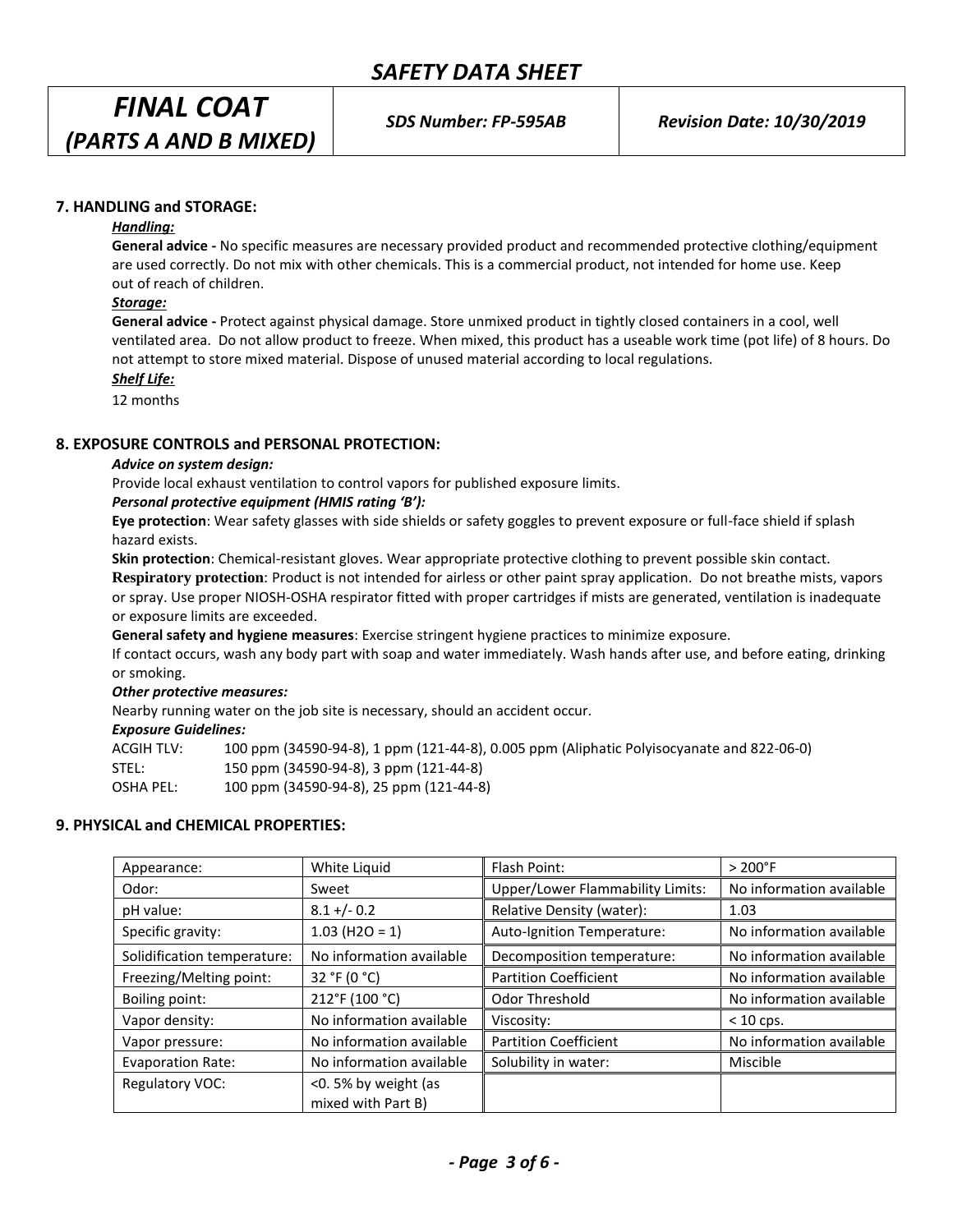# *FINAL COAT (PARTS A AND B MIXED)*

## **10. STABILITY and REACTIVITY:**

*Conditions to avoid:* Freezing. Excessive heat or flame. *Substances to avoid:* Strong oxidizing agents, acids and bases. *Hazardous reactions:* Product is chemically stable under normal conditions of use and storage. *Decomposition or By-products:* In fire conditions: carbon monoxide (CO), carbon dioxide (CO2) and nitric oxides (NOx), hydrogen cyanide, isocyanate, isocyanic acid.

## **11. TOXICOLOGY INFORMATION:**

.

## *Acute Toxicity (Symptoms):*

**Oral:** Ingestion may cause nausea, vomiting, and diarrhea.

**Eye irritation:** Mild irritation, redness and tearing.

**Skin irritation:** Irritation, redness, itching and swelling. Can cause sensitization. Persons with allergic reaction may also experience rash.

**Inhalation:** Inhalation of vapors may cause irritation to the respiratory tract with runny nose, sore throat, coughing and difficulty breathing. **Sensitization:** Skin: Yes Respiratory: N/A

## *Chronic Toxicity:*

*Note:* Although not classified as a respiratory sensitizer, repeated overexposures to vapors may cause sensitization in certain individuals to isocyanates. This sensitization may cause asthma or asthma-like symptoms even with low levels of later exposure to isocyanate. Symptoms include chest tightness, wheezing, cough, shortness of breath or asthmatic attack. Symptoms may be delayed onset.

**Other information:** No carcinogenic substances as defined by IARC, NTP and/or OSHA.

## **12. ECOLOGICAL INFORMATION:**

*Biodegradation:* Test method: Unspecified

Analysis method: Unspecified Degree of elimination: Not readily biodegradable.

## *Environmental toxicity:*

Acute and prolonged toxicity to fish: Not Established Toxicity to microorganisms: Not Established Other ecotoxicological advice: Not Established

## **13. DISPOSAL CONSIDERATIONS:**

*Waste disposal of substance:* Dispose of in accordance with all Federal, State and Local regulations when storing and disposing of substances. It is the waste generator's responsibility to determine if a particular waste is hazardous under RCRA (EPA regulations for hazardous waste).

*Container disposal:* Dispose of in a licensed facility in accordance with local regulations.

*RCRA:* Unspecified.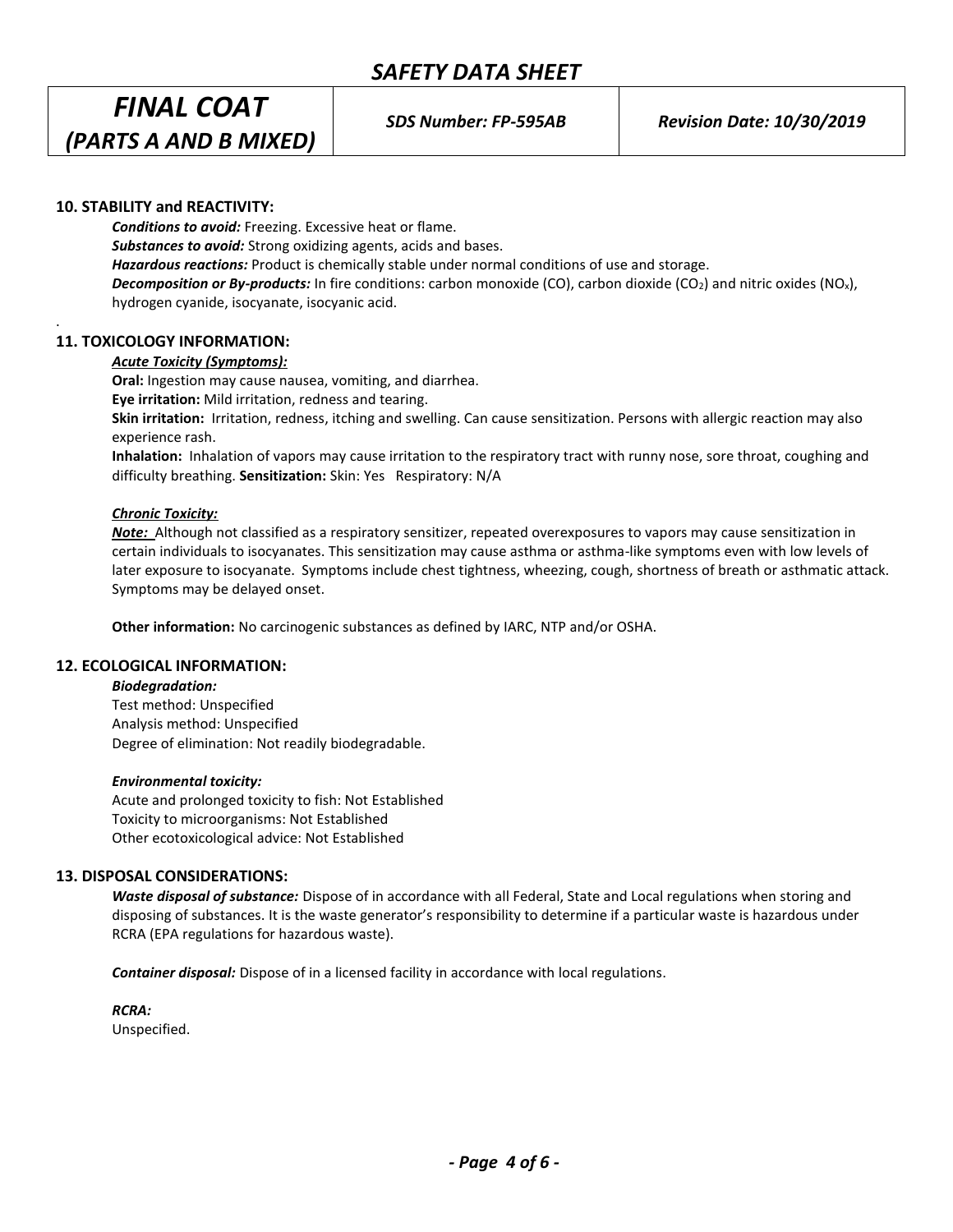*FINAL COAT (PARTS A AND B MIXED)* 

## **14. TRANSPORTATION INFORMATION:**

**Part A DOT:**

**Proper Shipping Name:** WAX, LIQUID (NON-HAZARDOUS

**Part B** 

**DOT:**

**Proper Shipping Name:** PAINT RELATED MATERIAL (NON-HAZARDOUS)

## **15. REGULATORY INFORMATION:**

*Federal Regulations:* **Registration status:** TSCA, US: All components are listed or exempt. **SARA hazard category (EPCRA 311/312):** Acute health hazard **SARA TITLE III, SECTION 313:** CAS Number: Chemical Name: None

## *State Regulations:*

Chemicals known to the State of California to cause cancer, birth defects or other reproductive harm CAS Number: Chemical Name: None

## *CA Cleaning Product Right To Know Act of 2017: Ingredient Disclosure*

| <b>INGREDIENT</b>                               | <b>CAS NUMBER</b>    | <b>FUNCTION</b>            |  |
|-------------------------------------------------|----------------------|----------------------------|--|
| <b>WATER</b>                                    | 7732-18-5            | <b>DILUENT</b>             |  |
| PROPRIETARY POLYMER DISPERSIONS                 | <b>NOT AVAILABLE</b> | <b>POLYMER FILM-FORMER</b> |  |
| ALIPHATIC POLYISOCYANATE BASED ON HEXAMETHYLENE | <b>NOT AVAILABLE</b> | <b>POLYMER CROSSLINKER</b> |  |
| <b>DIISOCYANATE</b>                             |                      |                            |  |
| DIPROPYLENE GLYCOL MONOMETHYL ETHER             | 34590-94-8           | <b>COALESCING SOLVENT</b>  |  |
| DIPROPYLENE GLYCOL METHYL ETHER ACETATE         | 88917-22-0           | <b>SOLVENT DILUENT</b>     |  |
| <b>TRIETHANOLAMINE</b>                          | 121-44-8             | NEUTRALIZER                |  |
| FLUORINATED ALCOHOL, REACTION PRODUCTS WITH     | <b>NOT AVAILABLE</b> | FLUOROSURFACTANT LEVELING  |  |
| PHOSPHOROUS OXIDE, AMMONIUM SALTS               |                      | AGENT                      |  |
| POLYDIMETHYLSILOXANE EMULSION                   | <b>NOT AVAILABLE</b> | <b>DEFOAMER</b>            |  |
| HEXAMETHYLENE-1,6-DIISOCYANATE                  | 822-06-0             | NONFUNCTIONAL CONSTITUENT  |  |